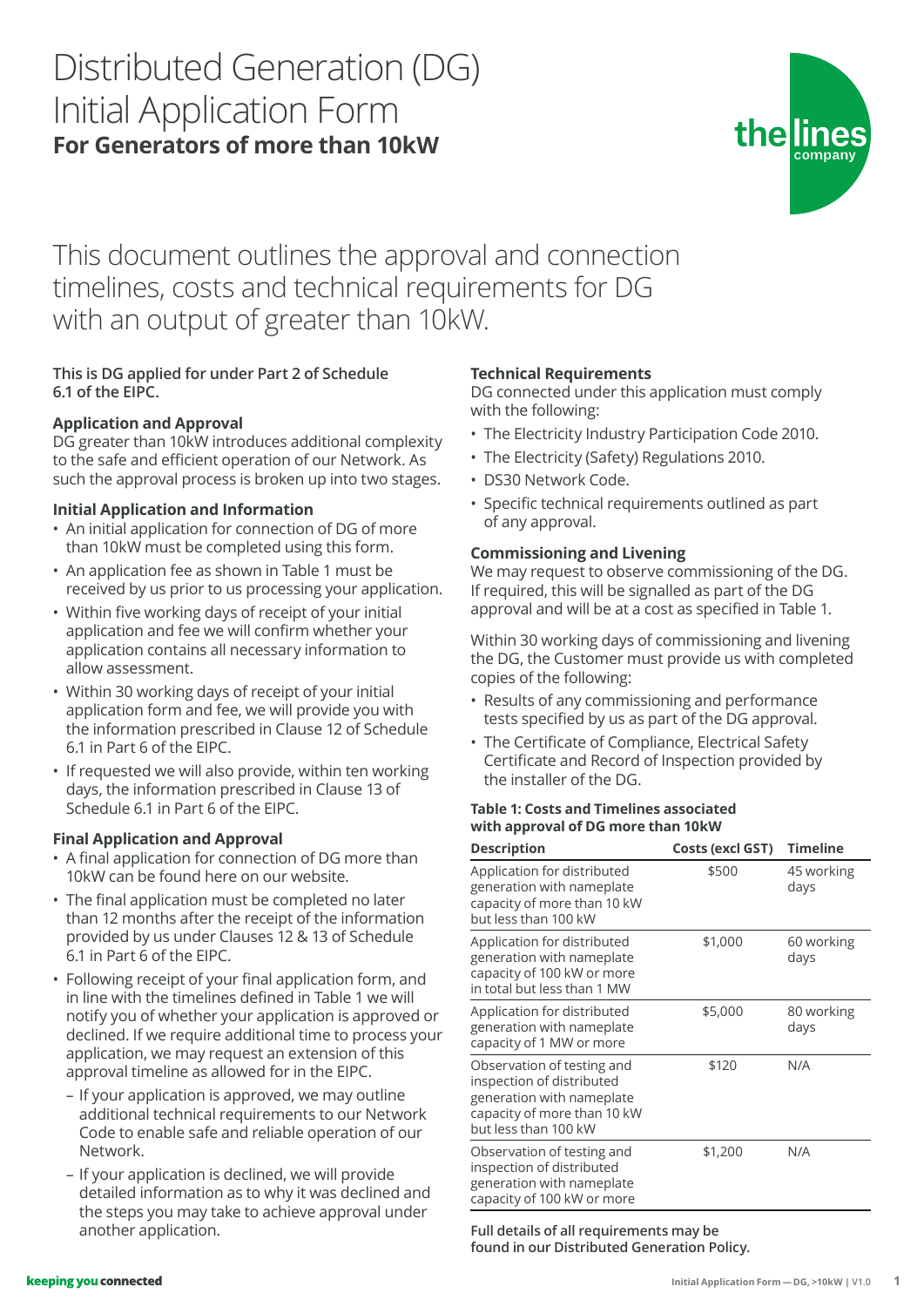# Distributed Generation (DG) Initial Application Form **For Generators of more than 10kW**

| New DG application                                                                                                    | Change to existing DG application |
|-----------------------------------------------------------------------------------------------------------------------|-----------------------------------|
| <b>A. Customer Information</b><br>Name on Electricity Account:                                                        |                                   |
| <b>ICP Number</b><br>(from your electricity retailer):                                                                |                                   |
| <b>Street Address:</b>                                                                                                |                                   |
| Suburb:                                                                                                               |                                   |
| City or Town:                                                                                                         | Postcode:                         |
| Phone:                                                                                                                |                                   |
| <b>B. Contact Information</b><br>Who should be contacted for any necessary additional information?<br>Contact Person: |                                   |
| Company Name:                                                                                                         |                                   |
| Phone:                                                                                                                |                                   |
| Email:                                                                                                                |                                   |
| Postal Address:                                                                                                       |                                   |
| City or Town:                                                                                                         | Postcode:                         |
| <b>C. Proposed start date</b><br>What date do you expect the<br>generator to begin operations?                        |                                   |